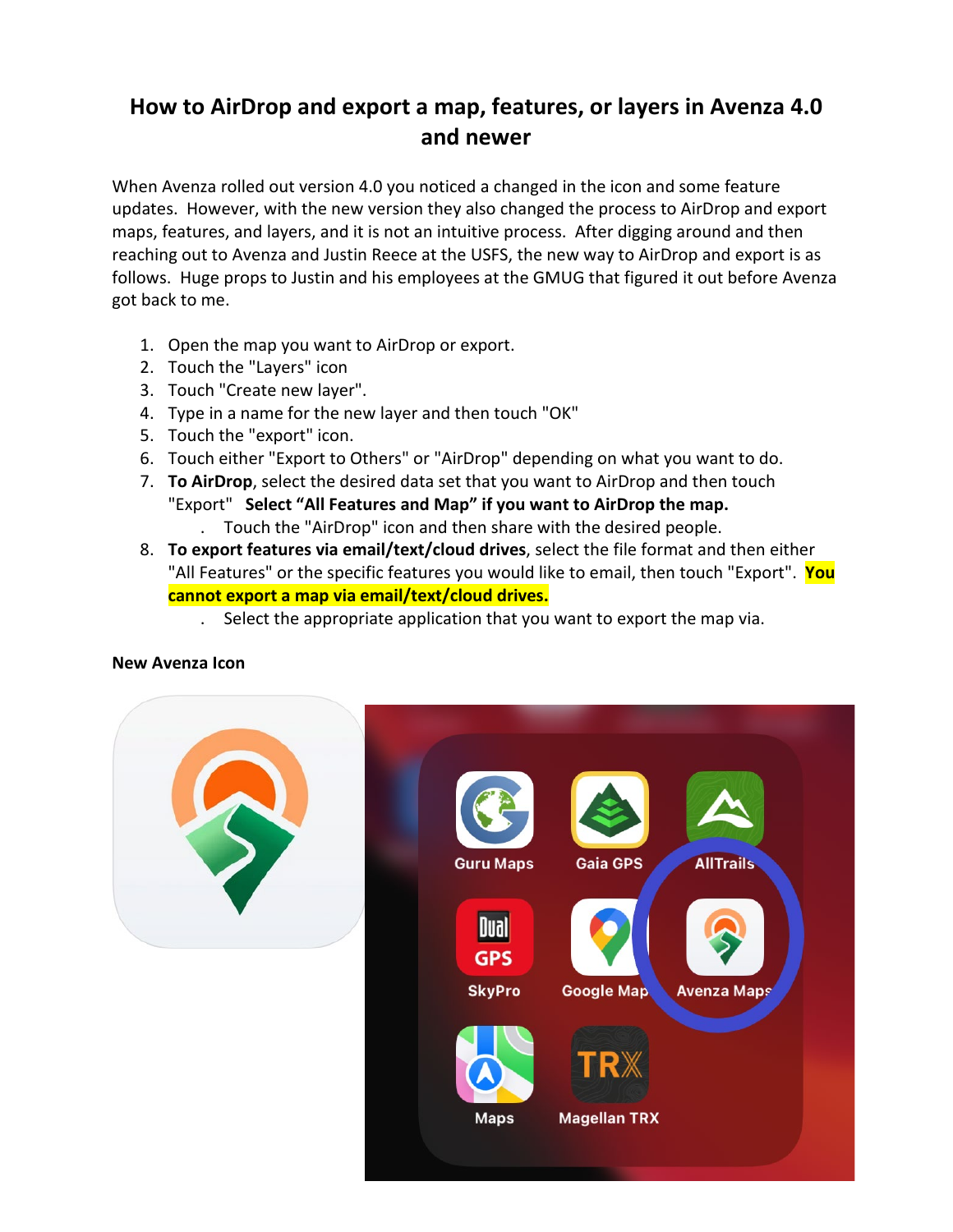- **1. Open the map you want to AirDrop or export.**
- **2. Touch the "Layers" icon**



**3. Touch "Create new layer".**

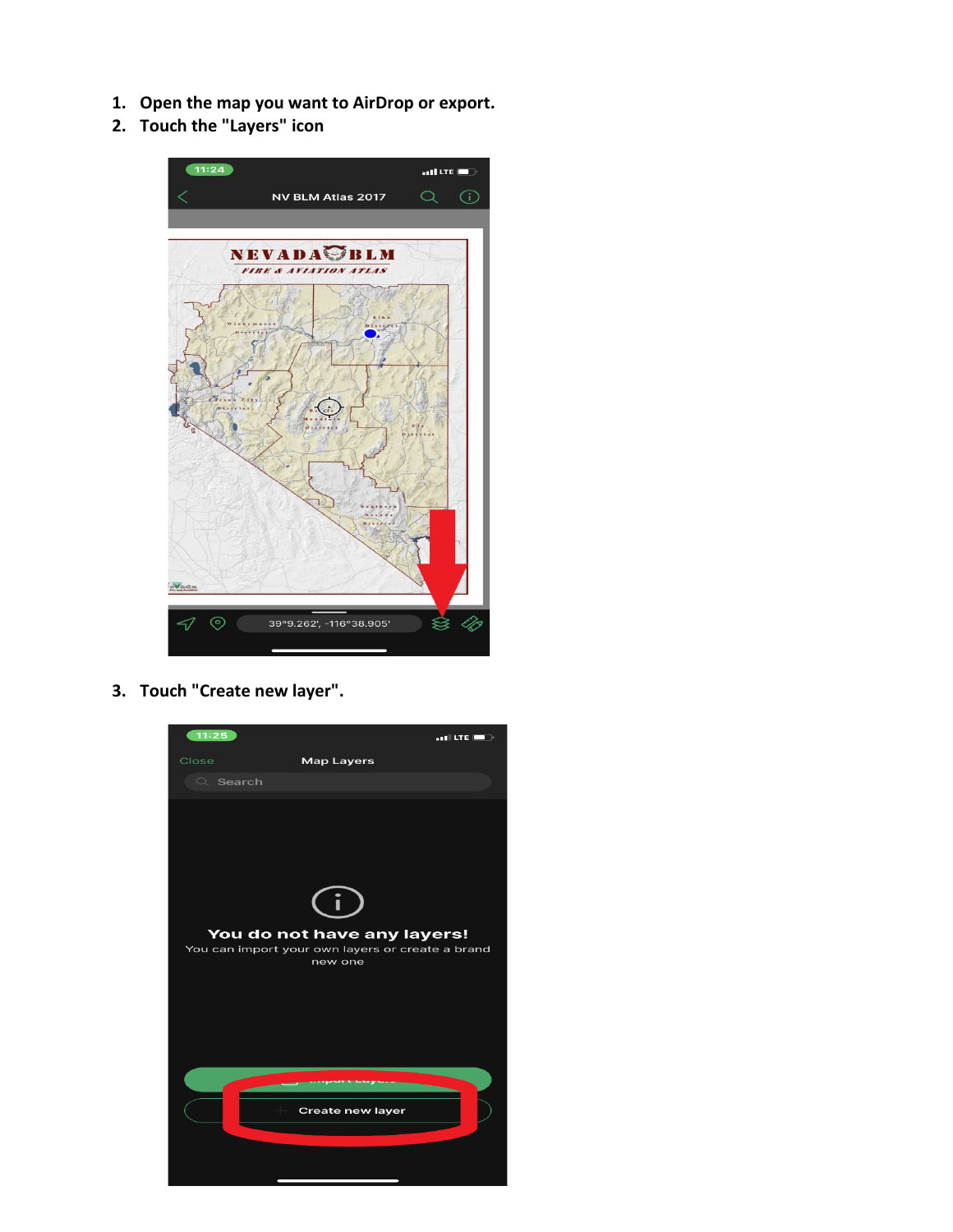**4. Type in a name for the new layer and then touch "OK"**





**5. Touch the "export" icon.**

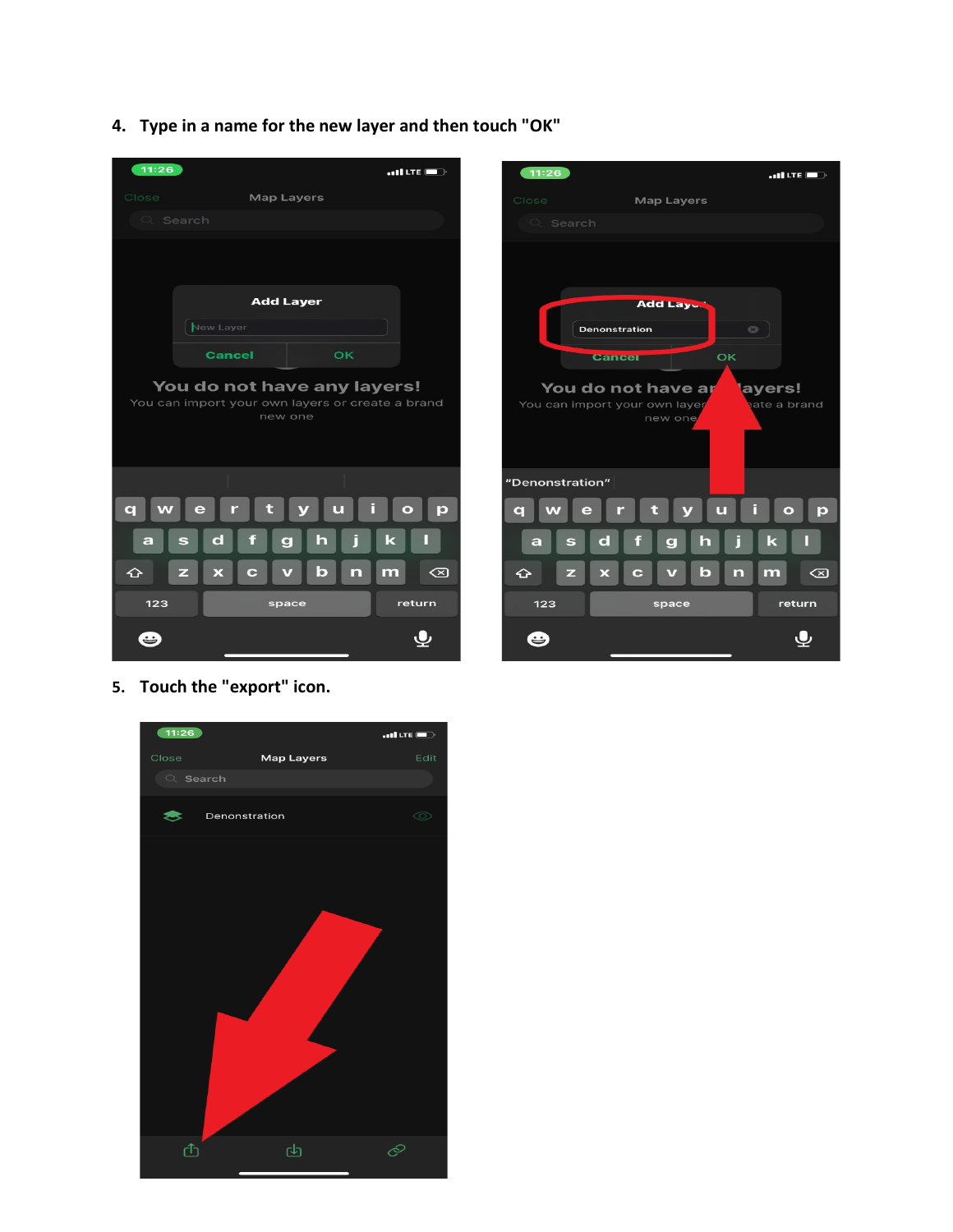**6. Touch either "Export to Others" or "AirDrop" depending on what you want to do.**



- **7. To AirDrop, select the desired data set that you want to AirDrop and then touch "Export" Select "All Features and Map" if you want to AirDrop the map.**
	- **a. Touch the "AirDrop" icon and then share with the desired people.**